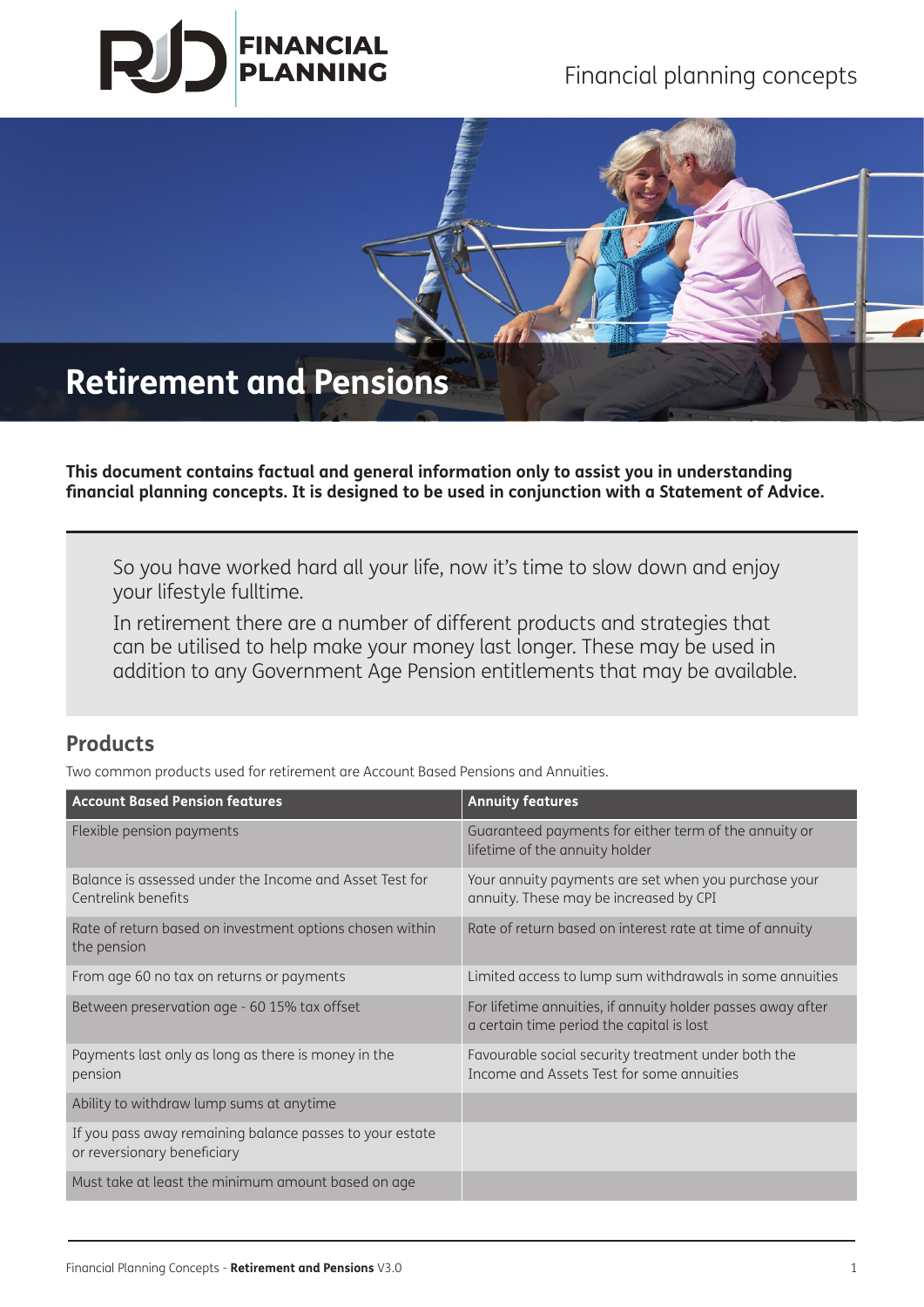### **Account Based Pension - how it works**

An 'account based pension' account is set up with your superannuation funds and you receive regular income payments from the pension account. You are able to choose from a range of investments like managed funds, shares, and term deposits.

#### **The Rules**

A minimum payment must be made to you at least annually. You can receive a regular income at intervals of your choice (fortnightly, monthly, quarterly, six monthly or annually) depending on the provider.

The amount of the minimum annual payment depends on your age and the size of your account. It is set as a percentage of your account balance on the 1st July each year, and the percentage increases as you get older.

| Age       | <b>Standard Minimum</b><br>payment |
|-----------|------------------------------------|
| $55 - 64$ | 4%                                 |
| $65 - 74$ | 5 %                                |
| $75 - 79$ | 6 %                                |
| $80 - 84$ | 7%                                 |
| $85 - 89$ | 9%                                 |
| $90 - 94$ | 11%                                |
| $95+$     | 14 %                               |

#### **Transfer Balance Cap**

The transfer balance cap is an individual cap that limits the amount of superannuation you can transfer into retirement income streams such as account based pensions where the earnings generated by the fund are exempt from tax. Each member of a couple has their own personal transfer balance cap which for the 2019/2020 year is \$1.6 million. As a couple, it is not possible to combine the caps.

A 'transfer balance account' will be used to calculate how much of the transfer balance cap clients have used and therefore how much they still have available for investment into tax free retirement accounts in the future. A credit and debit system will be used on the transfer balance account.

#### **Debits and Credits Transfer Balance**

Some of the transactions that may impact your transfer balance account include:

| <b>Credit</b>                                                                                       | <b>Debit</b>                   | No change<br>to balance<br>transfer |
|-----------------------------------------------------------------------------------------------------|--------------------------------|-------------------------------------|
| Commence an<br>account based<br>pension or other<br>retirement<br>income stream<br>with super funds | Rollback a<br>pension to super | Pension<br>payments                 |

| <b>Credit</b>                                                                            | <b>Debit</b>                            | No change<br>to balance<br>transfer                                              |
|------------------------------------------------------------------------------------------|-----------------------------------------|----------------------------------------------------------------------------------|
| Superannuation<br>death benefits<br>paid as an<br>income                                 | Lump sum<br>withdrawals<br>from pension | Transition to<br>Retirement<br>pension until<br>full condition<br>of release met |
| Existing account<br>based pensions<br>and retirement<br>income streams<br>at 1 July 2017 |                                         | Pension growth                                                                   |

The transfer balance cap will be indexed by CPI periodically in \$100,000 increments.

# **Annuities**

An annuity is an investment that pays a regular fixed income amount that is guaranteed for its term. It may be purchased with superannuation or ordinary money. By purchasing an annuity at a time of low interest rates you are at risk of underutilising your purchase proceeds and receiving low real return over the period of the annuity.

#### **Fixed Term Annuity**

A Fixed Term Annuity pays a series of regular income payments for a fixed time period. Depending on the provider, you are able to choose the amount of 'residual capital value' upon the maturity. The residual capital value is the amount of money you wish to receive back at the maturity of your annuity investment. You are able to select between 0% -100%.

The amount of income payment is determined at the time of the application and guaranteed by the annuity provider for the term of the investment. Your adviser is able to provide you with the current earning rate and the level of income. As the payment is guaranteed for the term, no further income changes are allowed after the commencement other than by indexation.

If you commute or withdraw the investment prior to the maturity, the commutation value will depend on a number of factors such as the payments already made, the remaining term and the movement of interest rates. You should speak to your adviser prior to the withdrawal as this may impact on your entitlements such as Centrelink payments.

You can choose to nominate a 'reversionary annuitant' at the time of the application. It means the annuity will continue to be paid to another person after the death of the original owner.

#### **Lifetime Annuity**

A Lifetime annuity pays a series of regular income payments for your lifetime. A feature of lifetime annuities may include a 'guarantee period' which can be selected by the investor. If the annuity's owner was to die within a Guarantee Period, the income stream (or equivalent lump sum) will be paid to the nominated beneficiary or estate for the remaining term of the Guarantee Period.

The amount that the provider guarantees to pay at the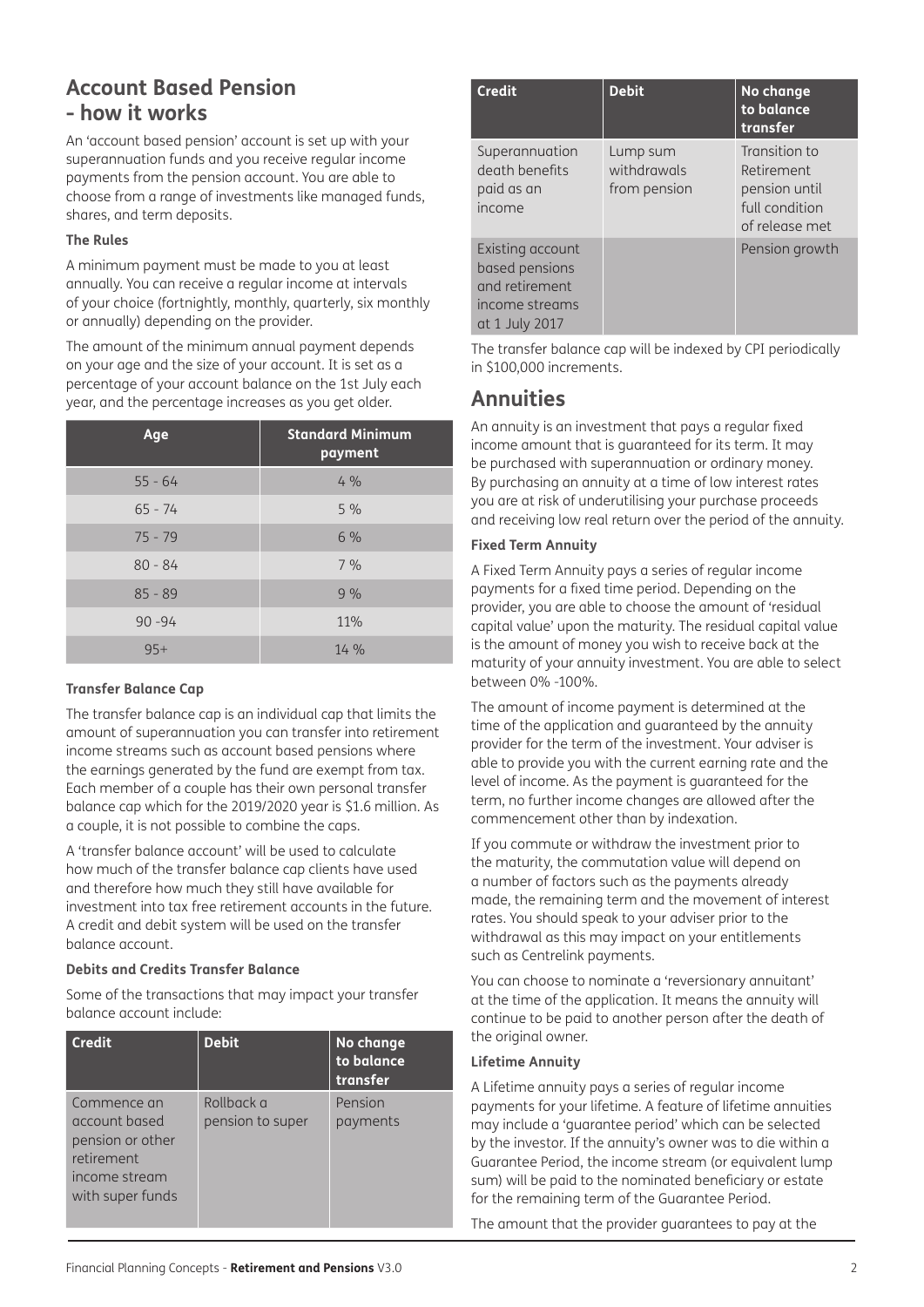end of the guarantee period is determined by a range of factors. There will be no capital returned to the estate or beneficiaries should you die outside the guarantee period.

Some product providers may allow you to withdraw the capital within a certain period only. However, there may be penalties and you may receive back less than the original investment amount.

#### **Beneficiaries**

The treatment of beneficiaries varies with the terms of different annuities. Some lifetime annuities may have no residual value to pay out to a beneficiary. Others will provide a guaranteed payment of up to 100% of the purchase price to beneficiaries if the owner dies within a pre-determined period.

Where an annuity is purchased with superannuation funds, limitations are placed on who can be nominated as a beneficiary. Many annuity providers will offer binding nominations that provide certainty as to who will receive any residual balance upon death. Reversionary beneficiary options where the income payments continue to be made to a second annuitant are also readily available.

Please read the Product Disclosure Statement carefully or ask your adviser.

#### **Centrelink Assessment**

Annuities may receive favourable treatment under Centrelink rules depending on the features of the annuity.

For term annuities, if the term is greater than five years, any income payments received may only be partially assessed under the Income Test. The amount regarded as your return of capital or 'deduction amount' is not considered assessable income. Additionally, unless your term annuity is going to return 100% of your capital at maturity, the asset value of the annuity will reduce over time under the Asset Test.

From 1 July 2019, the Centrelink treatment of lifetime annuities changed. The following table outlines the treatment of lifetime annuities under both the income and assets test. The Declining Capital Access Schedule referred to in the table places limits on the amount of capital you can access from your lifetime annuity to the point that no capital can be accessed by the time you reach your life expectancy.

| <b>Means Test</b>                                                                      | <b>Centrelink Assessment</b>                                                                                                                                                   |
|----------------------------------------------------------------------------------------|--------------------------------------------------------------------------------------------------------------------------------------------------------------------------------|
| Income Test                                                                            | 60% of income payments<br>assessable for life of investment                                                                                                                    |
| Asset Test<br>(where Declining<br>Capital Access<br>Schedule applies)                  | 60% of purchase price assessable<br>until age 84 then 30% of purchase<br>price assessable for life of<br>investment                                                            |
| Asset Test<br>(where Declining<br><b>Capital Access</b><br>Schedule does<br>not apply) | Greater of:<br>1.60% assessment outlined above<br>2. current or future surrender value<br>(eg any guaranteed return of capital)<br>3. Current or future death benefit<br>value |

## **Retirement Strategies**

Useful strategies in retirement include:

- Transition to Retirement Pension
- Death benefit pension

### **Transition to Retirement (TTR) Pension**

Upon reaching preservation age, you can access your superannuation using a TTR pension while you are still working. This pension could be used to reduce your work hours while still retaining the same take home income or you could contribute more to superannuation via a salary sacrifice arrangement or tax deductible contributions while receiving tax-effective income from your pension to supplement your reduced income.

Pension payments received from a TTR pension are concessionally taxed. If you are 60 or over, pension payments are tax free. While under 60, the taxable component of your pension payments is added to your assessable income however a 15% tax offset applies.

TTR pension income limits are as follows:

I

| Minimum standard         | <b>Maximum Percentage</b> |
|--------------------------|---------------------------|
| <b>Percentage Factor</b> | <b>Factor</b>             |
| 4%                       | 10%                       |

While you are not able to make lump sum withdrawals from your TTR pension, you can roll back to superannuation at any time.

#### Before Transition to Retirement Strategy



After Implementing Transition to Retirement Strategy